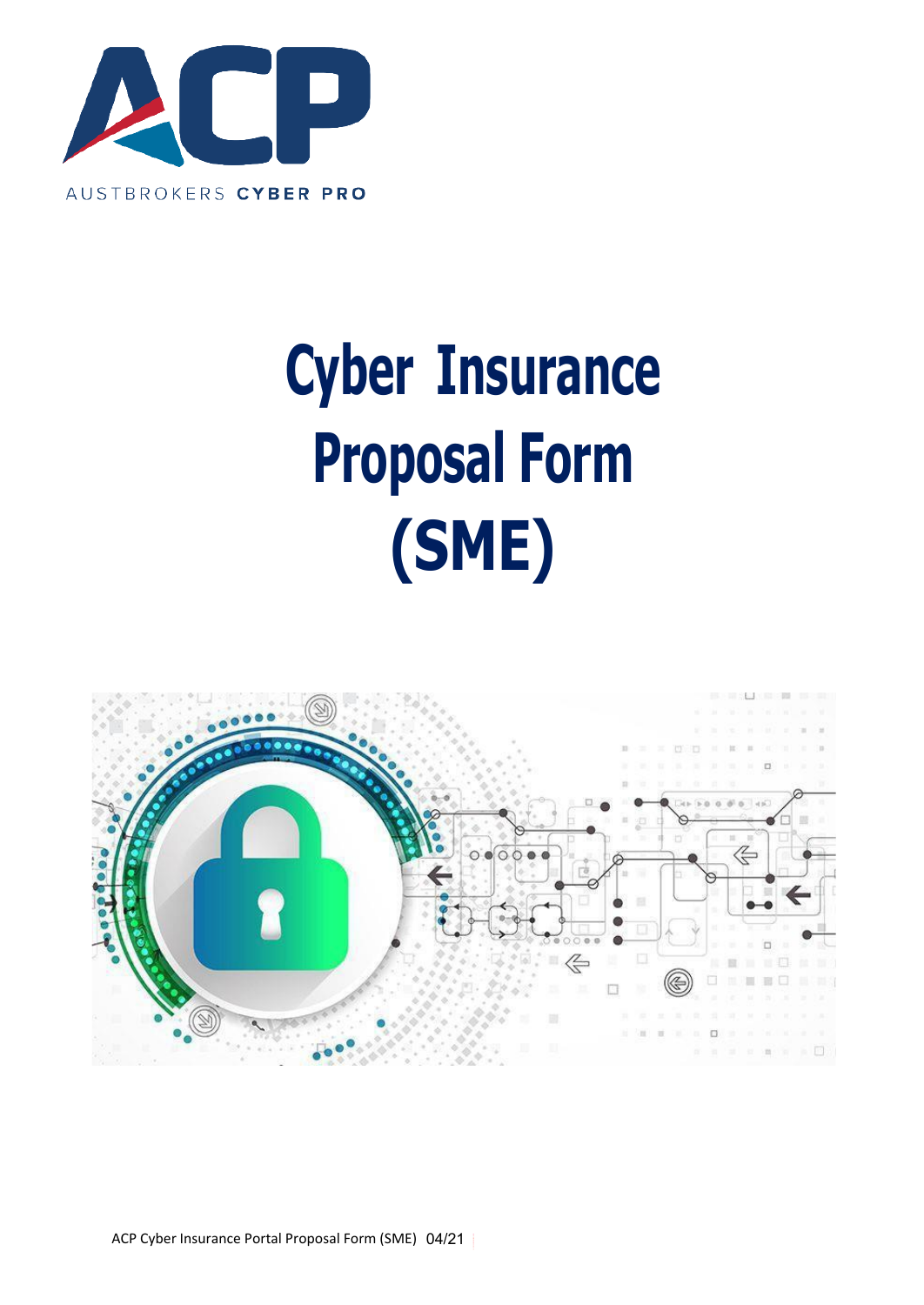# *IMPORTANT NOTICE*

# **Claims Made Insurance**

This is a proposal for a 'Claims Made' policy of insurance. This means that the policy covers you for any claims made against you and notified to the insurer during the policy period. The policy does not provide cover in relation to:

- acts, errors or omissions that occurred prior to the retroactive date (if one is specified) in the policy;
- any claim made, threatened or intimated against you prior to the commencement of the policy period;
- any claim or fact that might give rise to a claim, reported or which can be reported to an insurer under any insurance policy entered into before the commencement of the policy period;
- any claim or fact that might give rise to a claim, noted in this proposal or any previous proposal;
- any claim arising out of any fact you are aware of before the commencement of the policy period;
- any claim made against you after the expiry of the policy period.

However, the effect of Section 40(3) of the Insurance Contracts Act 1984 (Cth) is that where you become aware, and notify us in writing as soon as is reasonably practicable after first becoming aware but within the policy period, of any facts which might give rise to a claim against you, any claim which does arise out of such facts shall be deemed to have been made during the policy period, notwithstanding that the claim was made against you after the expiry of the policy period.

# **Your Duty of Disclosure**

Before you enter into a contract of general insurance with an insurer, you have a duty, under the Insurance Contracts Act 1984 (Cth), to disclose to the insurer every matter that you know, or could reasonably be expected to know, is relevant to the insurer's decision whether to accept the risk of the insurance and, if so, on what terms.

You have the same duty to disclose those matters to the insurer before you renew, extend, vary or reinstate a contract of general insurance.

Your duty however does not require disclosure of matter:

■ that diminishes the risk to be undertaken by the insurer;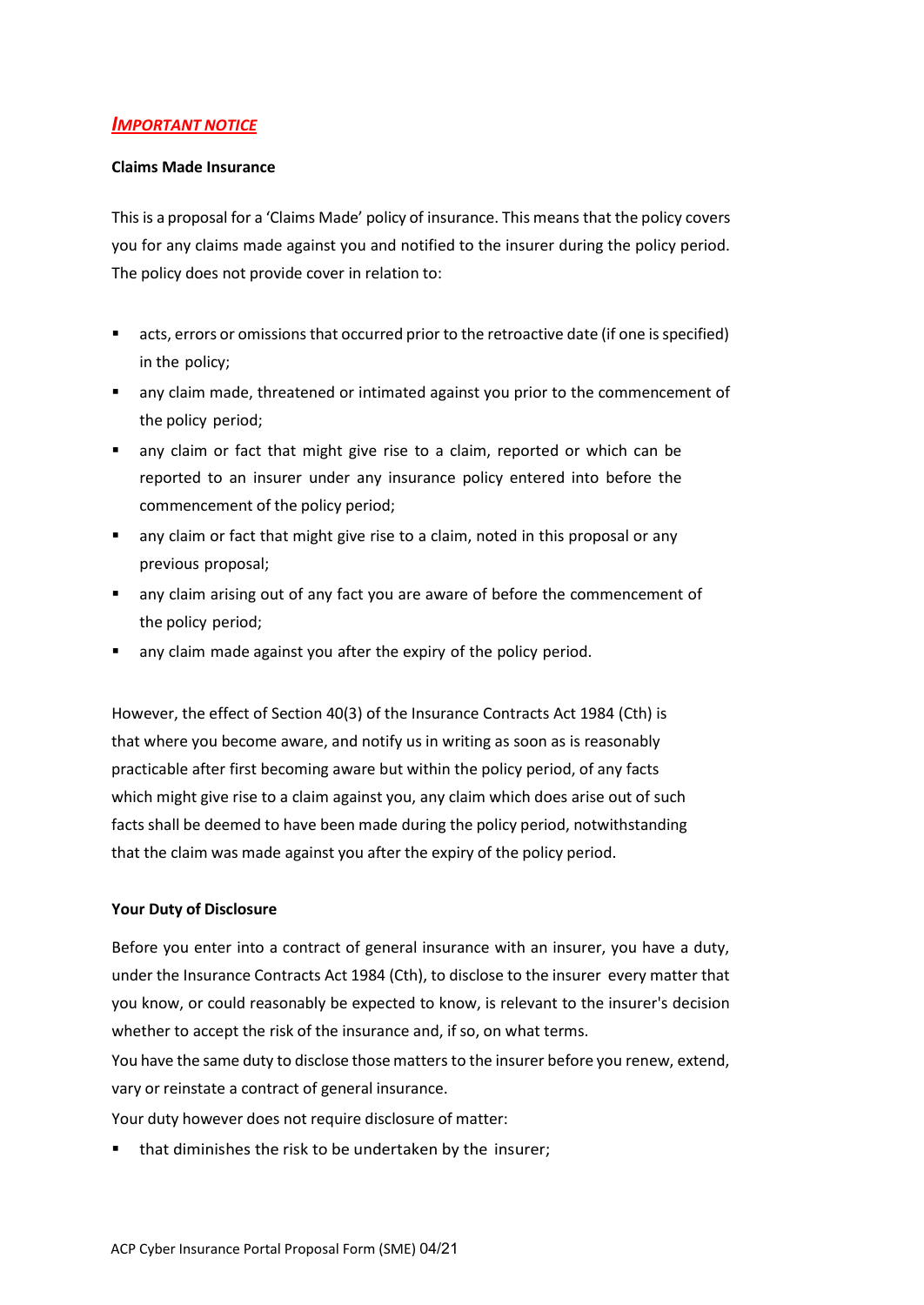- that is of common knowledge;
- that your insurer knows or, in the ordinary course of its business, ought to know;
- as to which compliance with your duty is waived by the insurer.

# **Non Disclosure**

If you fail to comply with your duty of disclosure, the insurer may be entitled to reduce their liability under the contract in respect of a claim or may cancel the contract. If your non-disclosure is fraudulent, the insurer may also have the option of avoiding the contract from its beginning.

### **Privacy Policy**

We are bound by the Privacy Act 1988 (Cth) and the Privacy Amendment (Enhancing Protection) Act 2012 (Cth) or as amended, and its associated National Privacy Principles when we collect and handle your personal information. We collect personal information in order to provide our services. We also pass it to third parties involved in this process such as insurers and other service providers. If you do not provide the information we need we may not be able to offer you insurance or deal with claims under your insurance.

When you give us personal or sensitive information about other individuals, we rely on you to have made or make them aware that you will or may provide their information to us, the purposes we use it for, the types of third parties that we disclose it to and how they can access it. If it is sensitive information we rely on you to have obtained their consent on these matters. If you have not done either of these things, you must tell us before you provide the relevant information.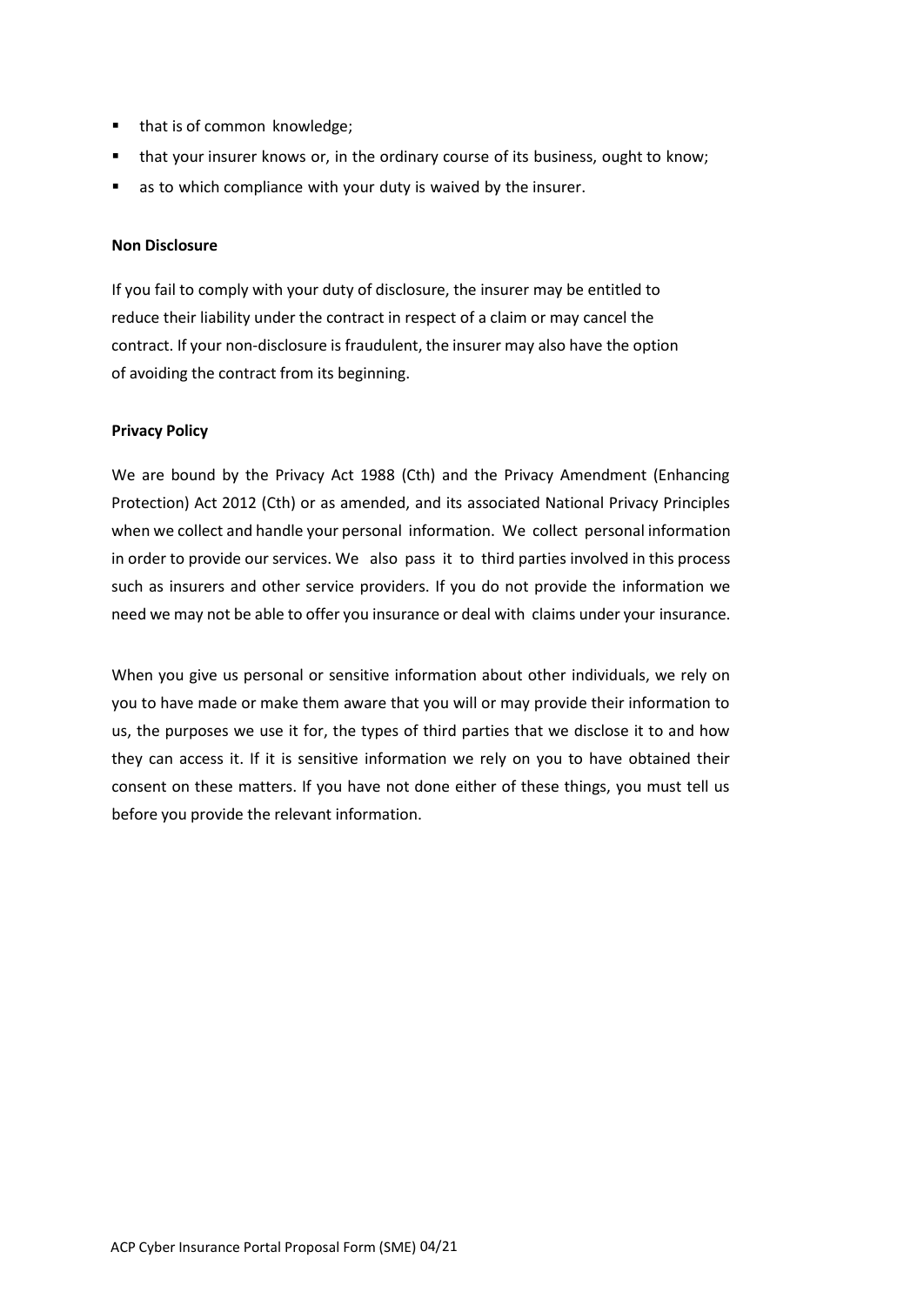**Important:** Please answer all questions fully. All questions will be deemed to be answered in respect of all entities & persons to be insured under this policy. If the space provided is insufficient please include attachments on your company letterhead

# Section 1: General Information

# (a) Name of Insured (s) (Include all entities to be Insured including Subsidiaries)

(b) Address of principal office (please provide a street address only)

| <b>Street</b> | $\sim$<br>`it |
|---------------|---------------|
| State         | pae           |

### (c) Contact Details

| Name          | $\overline{\phantom{a}}$<br>$\sim$ $\sim$ $\sim$ |
|---------------|--------------------------------------------------|
| ١٨<br>lahcita | -<br><br>--                                      |

# (d) Business Activity

### (e) Revenue Breakdown

| Location                | Last Financial Year | <b>Current Financial Year</b> | Next Financial Year |
|-------------------------|---------------------|-------------------------------|---------------------|
| Australia & New Zealand |                     |                               |                     |
| USA & Canada            |                     |                               |                     |
| Other                   |                     |                               |                     |
| <b>Total</b>            |                     |                               |                     |

# (f) Stamp Duty Split (Revenue Split per State)

| NSV<br><b>NSVV</b> | VIC<br>$\cdot$ $\cdot$ $\cdot$ | эΑ | WA. | - . -<br>$\overline{\phantom{0}}$ | $\sim$<br>$\mathbf{A}$<br><b>ACI</b> | N<br>. |  |
|--------------------|--------------------------------|----|-----|-----------------------------------|--------------------------------------|--------|--|
|                    |                                |    |     |                                   |                                      |        |  |

# Section 2: Corporate Governance & Security Questions

(a) How many records containing an individual's personal information do you process, transmit or store? (Multiple pieces of information on the same individual can be considered asone record)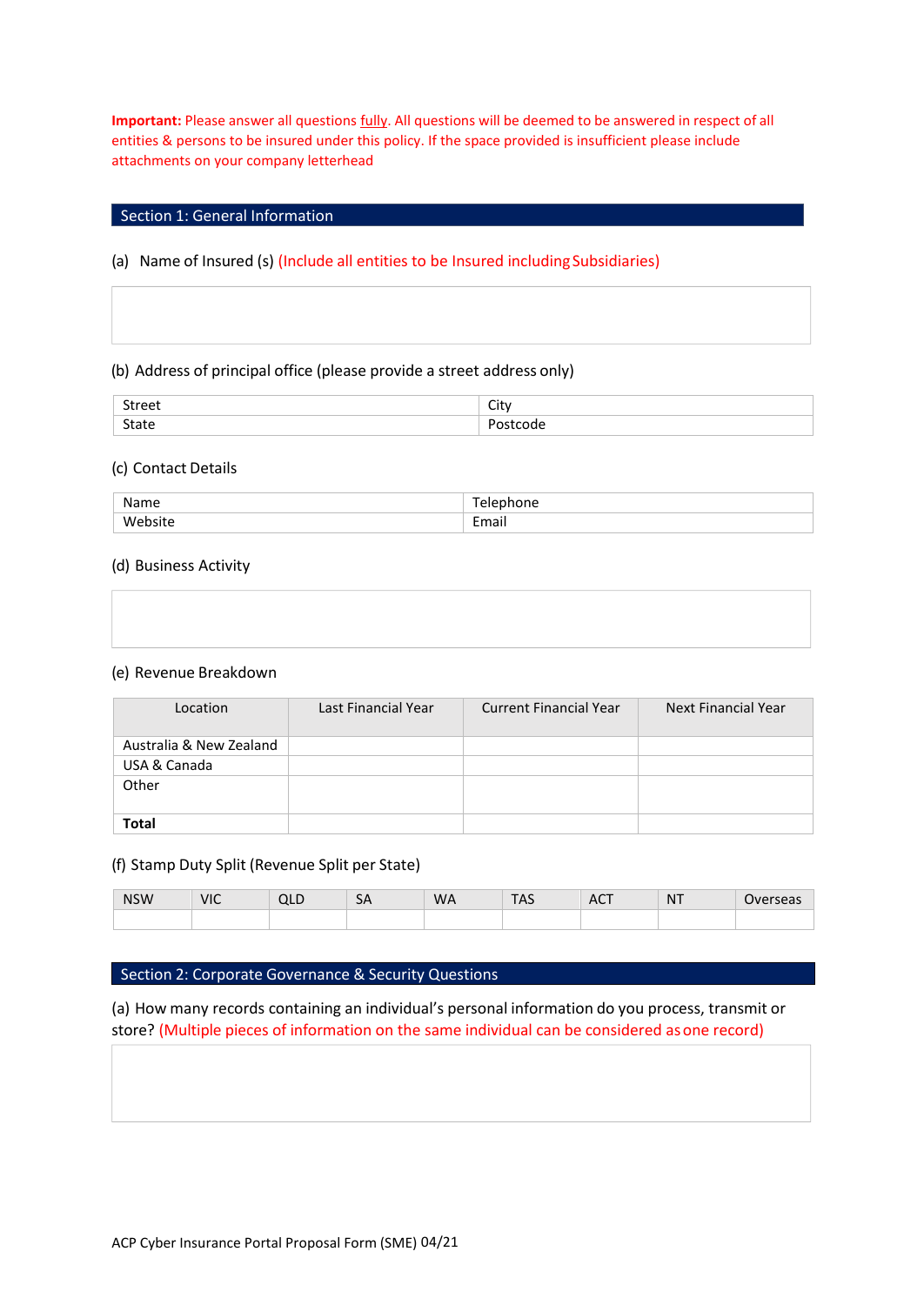(b) Do you take at least weekly backups of all critical data and store the same off-site (e.g. Cloud based and/or segregated from your network) or do you have an outsourced provider that meets these minimum requirements?

| ۰.<br>`ρς |  | Nol |  |
|-----------|--|-----|--|
|-----------|--|-----|--|

(c) If 'Yes' to question (b) above, have you or your outsourced provider tested your backup recovery and can you recover all your business critical data and systems within ten (10) days?

| ا عم′ | Nol |  |
|-------|-----|--|
|       |     |  |

(d)Do you have any anti-virus software installed and enabled on all desktops, laptops and servers (excluding database servers) and is it updated on a regular basis (at least weekly)?



(e) Do you have firewall technology used at all internet points of presence and do formal firewall configuration standards exist?

| ا ۷۵۲ |  | No l |  |  |
|-------|--|------|--|--|
|-------|--|------|--|--|

(f) Do you, or your outsourced IT service provider, have a patch management policy in place that enables you to implement critical patches within 30 days?



(g) Can users access your network remotely (e.g. Via Remote Desktop Protocol or Office 365)

| ا ¢⊿۷ |  | No I |  |
|-------|--|------|--|
|-------|--|------|--|

(h) If 'yes' to question (g) Do you ensure multi-factor authentication (MFA) is activated for all users with remote access?



(i) Do you store Personal Information on any portable mediadevices?

| v<br>۵۹′ |  | NΩ. |  |
|----------|--|-----|--|
|----------|--|-----|--|

(j) If 'yes' to question (i) Are all portable media devices carrying Personal Information encrypted?

| ۷ρς |  | Nol |  |  |
|-----|--|-----|--|--|
|-----|--|-----|--|--|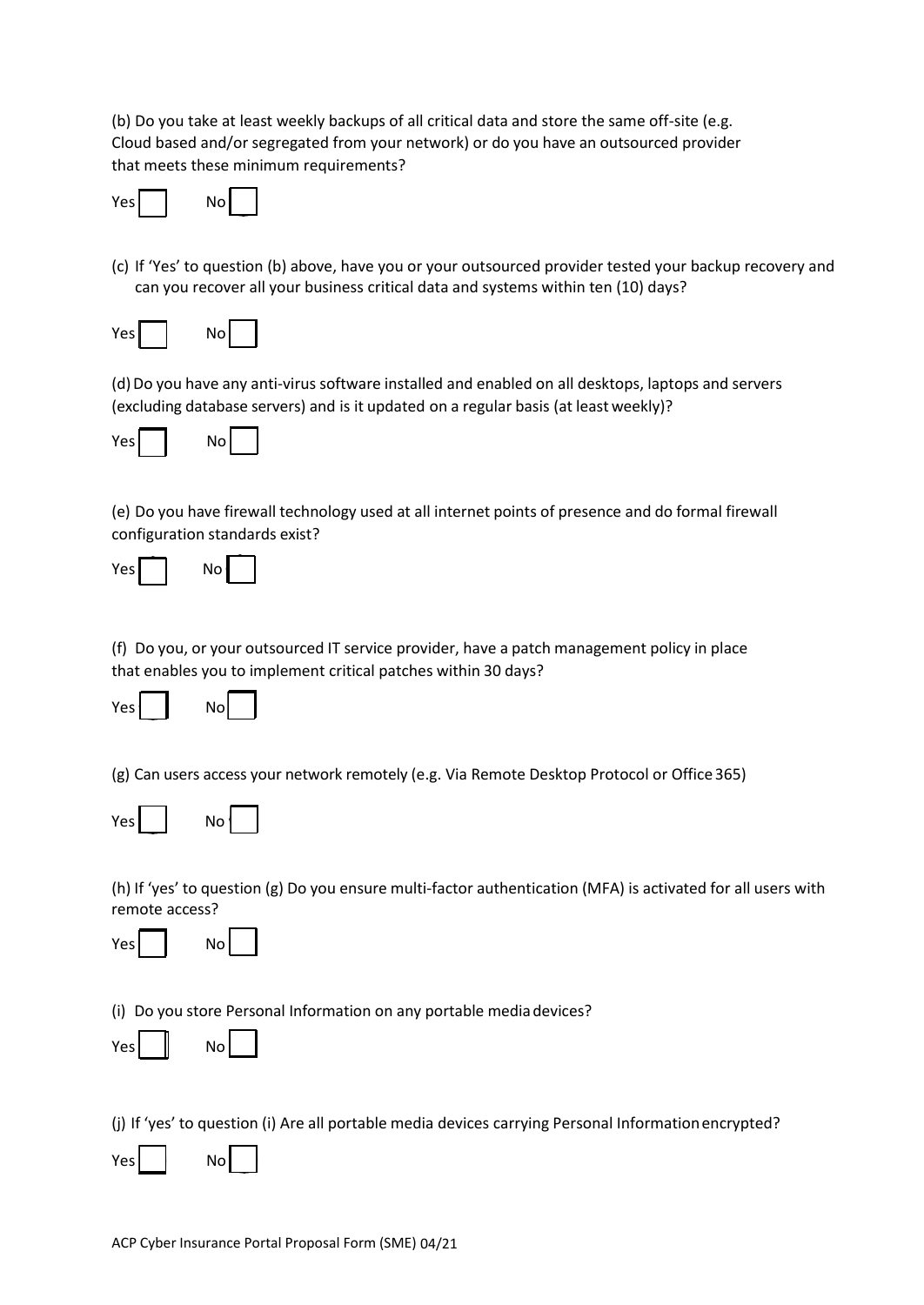# Section 3: Extension Questions

**Payment Card Industry (PCI) Data Security Standards (DSS) Cover**

(a) Do you outsource all storing and processing of credit card information to a third party that accepts full responsibility for PCI compliance?



(b) If 'no' to question (a) have you been certified as being PCI compliant within the last 12 months or have you successfully completed a self-assessment audit.



### **Social Engineering Fraud Cover**

(c) Do you verify new customer, employee, or supplier bank account information (including name, address and bank account number) prior to initiating any financial transaction with such supplier, employee, or customer?

| res I |  | NO " |  |  |
|-------|--|------|--|--|
|-------|--|------|--|--|

(d) Do you have direct call back procedures in place prior to receipt of any email requests to change supplier, employee, or customer bank account details?



(e) Do you require internal dual signoff from a supervisor or authorised person prior to initiating any email requests to change supplier, employee, or customer bank account details?



# **Increase to Computer Fraud Limit**

(f) Do at least two members of staff review and authorise any transfer of funds, signing of cheques, or for the issuance of instructions for the disbursement of assets, funds or investments, where the amount exceeds \$10,000?

| ۵c |  | No∥ |  |  |
|----|--|-----|--|--|
|----|--|-----|--|--|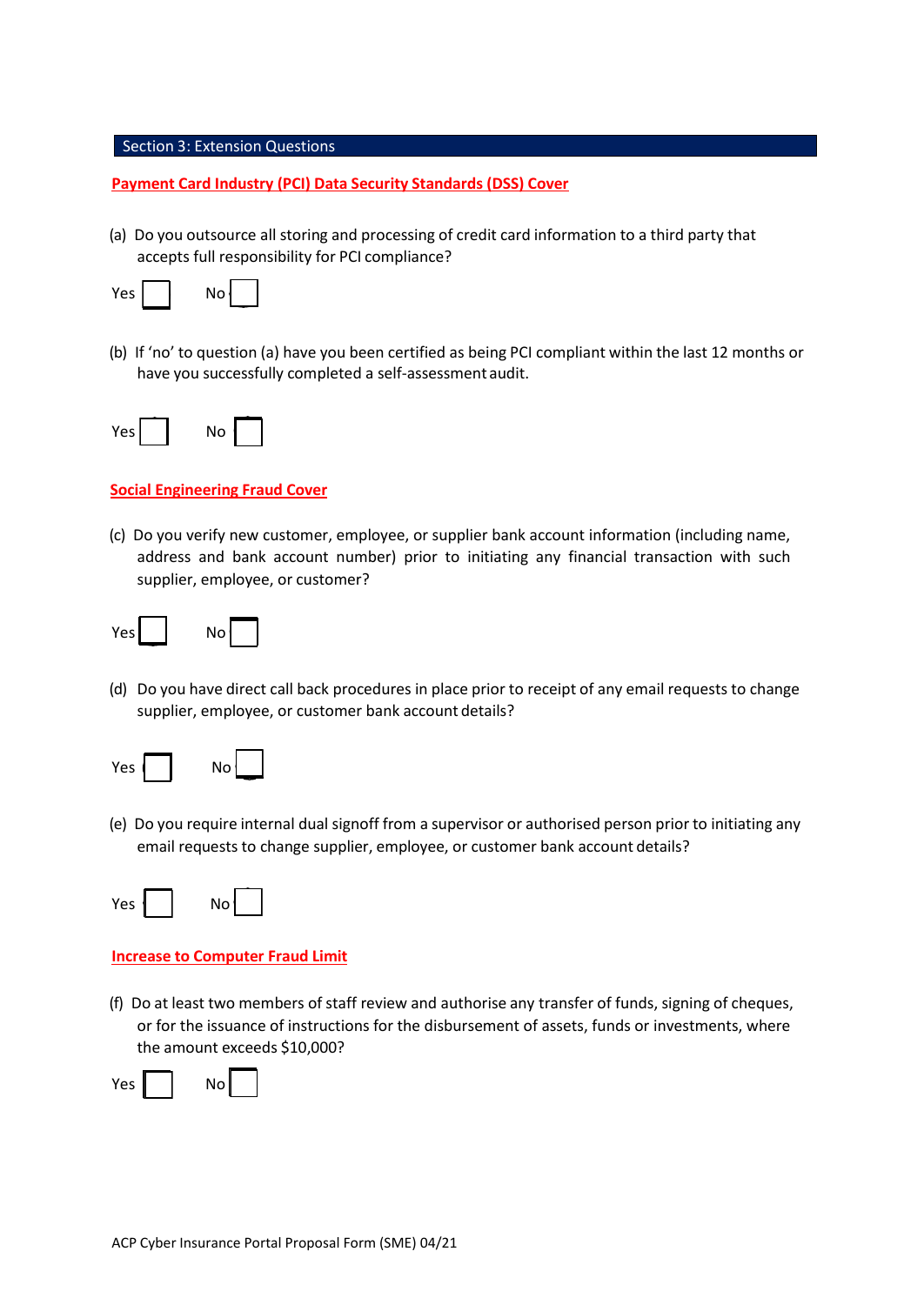# **Reputational Harm Cover**

(g) Do you require Reputational Harm Coverage? (\$250,000 sub limit and an additional premium of 20% applies)

| Υρς | No l |  |
|-----|------|--|
|     |      |  |

# Section 4: Claims Questions

(a) Are you aware of any circumstances or complaints against you in relation to data protection or security, or any actual security violations or security breaches either currently or in the past five years?

| Yes | No I | (If 'Yes' please provide further information)                                                                                                                              |  |
|-----|------|----------------------------------------------------------------------------------------------------------------------------------------------------------------------------|--|
|     |      |                                                                                                                                                                            |  |
|     |      |                                                                                                                                                                            |  |
|     |      | (b) Have you suffered any claim, loss or had any penalties/fines levied against you in the past five<br>years in relation to the risks that this questionnaire relates to? |  |

| Yes $\parallel$ | No | (If 'Yes' please provide further information) |  |
|-----------------|----|-----------------------------------------------|--|
|                 |    |                                               |  |
|                 |    |                                               |  |
|                 |    |                                               |  |

### Declaration

I/We hereby declare that:

My/Our attention has been drawn to the Important Notice on page 1 of this Proposal form and further I/we have read these notices carefully and acknowledge my/our understanding of their content by my/our signature/s below.

The above statements are true, and I/we have not suppressed or mis-stated any facts and should any information given by me/us alter between the date of this Proposal form and the inception date of the insurance to which this Proposal relates I/we shall give immediately notice thereof.

I/We authorise INSURERS to collect or disclose any personal information relating to this insurance to/from any other insurers or insurance reference service. Where I/we have provided information about another individual (for example, an employee, or client).